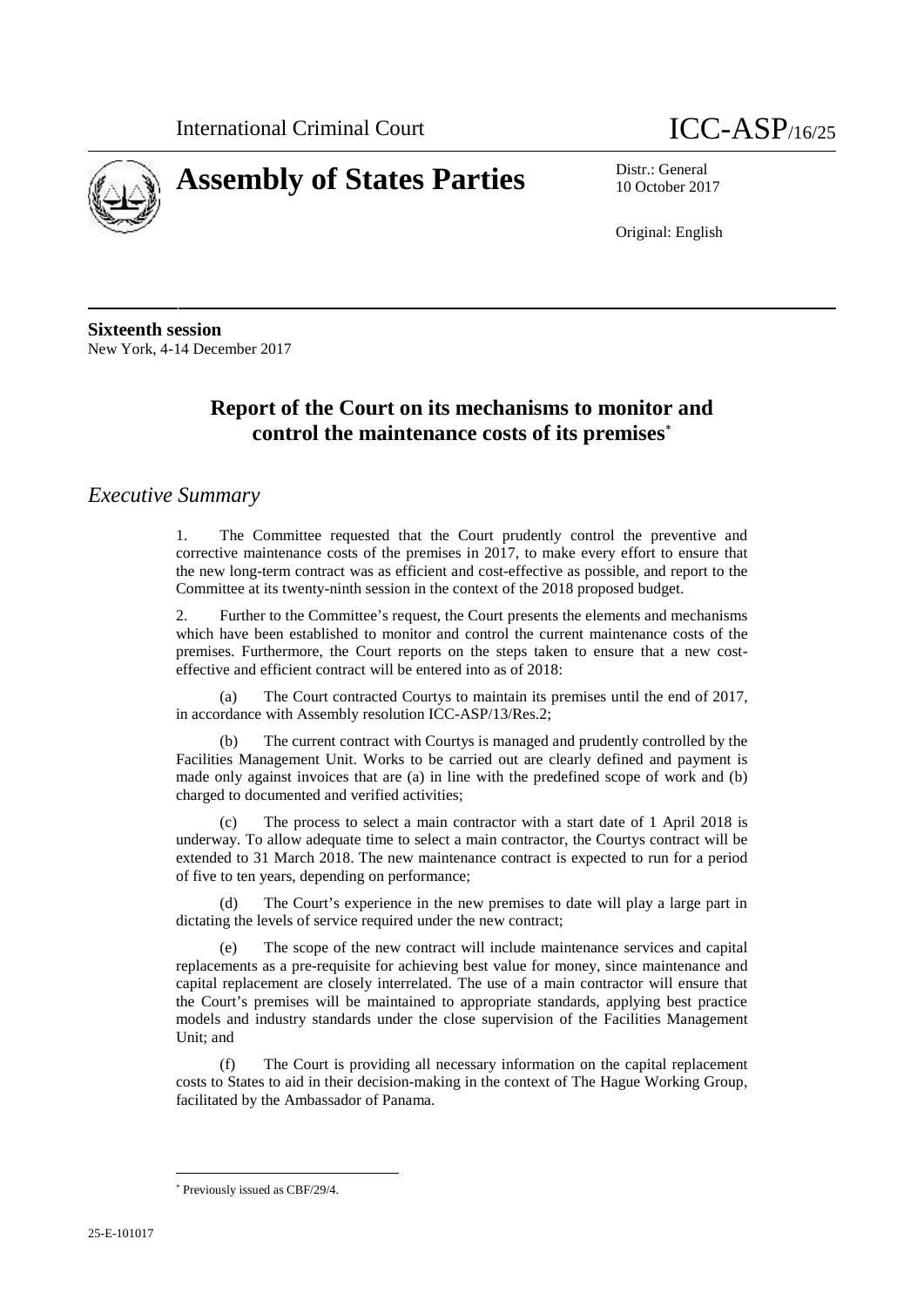## **I. Introduction**

1. This report has been prepared to respond to the request by the Committee on Budget and Finance ("the Committee"), at its twenty-seventh session, $<sup>1</sup>$  that the International</sup> Criminal Court ("the Court") report to its twenty-ninth session on the elements and mechanisms established to monitor and control the current maintenance costs of the premises and the steps taken to ensure that a cost-effective and efficient long-term contract will be entered into in 2018.

### **II. Cost-effective and efficient provision of maintenance services on the Court's premises**

#### **A. Control over the preventive and corrective maintenance costs of the premises in 2017**

2. In accordance with the respective authorization of the Assembly of States Parties ("the Assembly"), $^2$  the Court extended the maintenance contracts with Courtys during the first year following delivery of the permanent premises to 31 December 2017.

3. The Court's Facilities Management Unit (FMU) manages and controls the current maintenance contract with Courtys, resulting in controlled preventive and corrective maintenance costs for the premises. Several consultation formats and control mechanisms have been established. The FMU's technical team interacts with the external maintenance personnel on an operational day-to-day basis. The management of both parties plan the implementation of the various maintenance activities strategically. Regular meetings take place between the contractor's operational team and the FMU technical team and between management of the contractor and management of FMU.

4. Current maintenance services are clearly defined and a schedule of maintenance activities has been agreed. The schedule consists of comprehensive descriptions of the scopes of the preventive and the corrective maintenance services, respective service levels and – in case of corrective measures – response and reaction times.

5. All maintenance activities are closely monitored by FMU and progress and implementation are reported using the relevant software applications. All invoices can therefore be linked to implemented maintenance activities and payment of invoices will only be released in case of documented and verified activities in line with the predefined scope of work.

### **B. Measures to ensure a cost-effective and efficient maintenance contract from 2018 onwards**

6. The process to select a main contractor with a start date of 1 April 2018 is underway. In order to allow adequate time for the selection process, the existing maintenance contract with Courtys will be extended to 31 March 2018.

7. Preparation of the terms of reference and scope of the new contract is labourintensive and the Court has complemented its in-house technical capacity by engaging external expertise on facilities maintenance in order to take into account current market trends. The experience of the Court's technical team with the systems and actual performance of the materials that make up the various building components of the permanent premises will be an important factor in determining the required service levels.

8. The terms of reference and scope will include preventive and corrective maintenance services as well as replacement of building components which have reached the end of their useful life (capital replacement). As maintenance and capital replacement are closely

<sup>1</sup> *Official Records of the Assembly of States Parties to the Rome Statute of the International Criminal Court,*

Fifteenth session, The Hague, 16-24 November 2016 (ICC/ASP/15/20), vol. II, part B.2, para. 108.<br><sup>2</sup> Official Records ...Thirteenth session ...2014 (ICC-ASP/13/20), vol. I, part III, ICC-ASP/13/Res.2, para. 14.